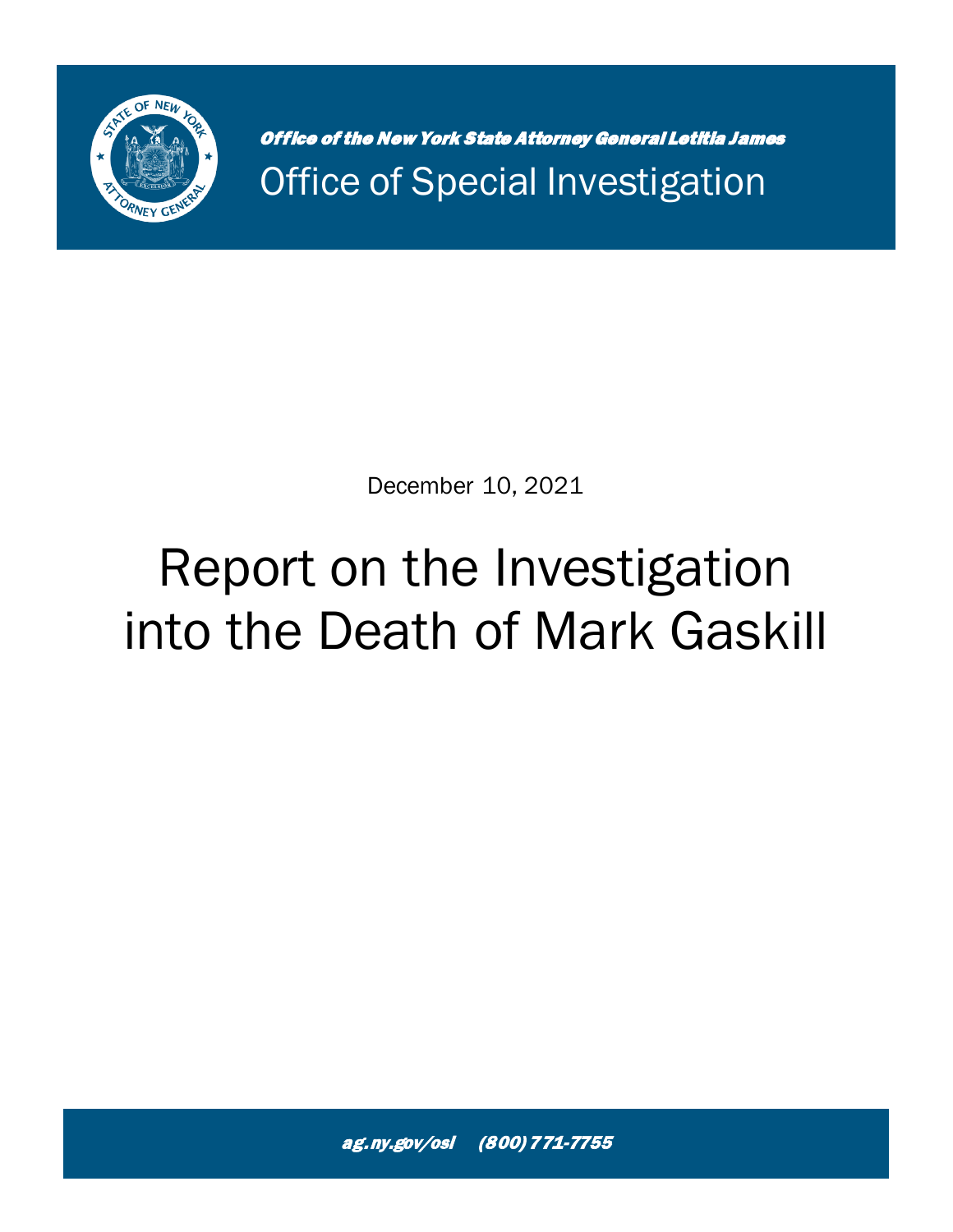# **SUMMARY**

New York Executive Law § 70-b(1) authorizes the Office of the Attorney General ("OAG") to investigate and, if warranted, to prosecute offenses arising from any incident in which the death of a person is caused by a police officer. When OAG does not seek charges, Executive Law § 70-b(6) requires issuance of a public report.

On May 14, 2021, Rochester Police Department ("RPD") Officers Donald Flood, Jr. and Blake Langdon shot Mark Gaskill, causing his death. OAG will not seek charges in this matter because we cannot disprove that the officers' actions were justified under Article 35 of the New York Penal Law.

# $FACTS<sup>1</sup>$  $FACTS<sup>1</sup>$  $FACTS<sup>1</sup>$

# ShotSpotter Activation – Lyell Avenue

According to RPD records and dispatch recordings reviewed by OAG, at approximately  $4:21$ A.M. on May 14, 2021, RPD Patrol Officer Connor Davidson ("PO Davidson") heard gunshots while he was on duty in the 300 block of Lyell Avenue in the City of Rochester. A review of the police radio communications by OAG revealed that PO Davidson then radioed into Rochester's Emergency Communications Department ("ECD") and asked if there had been any ShotSpotter notifications. ShotSpotter is an automated gunshot detection technology. According to ECD records reviewed by OAG, approximately one minute later, at  $4:22$  A.M., ShotSpotter alerted ECD that it detected six gunshots near 521 Lyell Avenue. At 4:22 A.M., ECD sent out a radio dispatch advising RPD officers working in the Lake section<sup>[2](#page-1-1)</sup> of the ShotSpotter activation at 521 Lyell, according to a radio dispatch recording OAG reviewed. 521 Lyell is a vacant lot; the house next door is 523 Lyell Avenue.

<span id="page-1-0"></span><sup>1</sup> The facts set forth in this report are based on OAG's review of all relevant BWC video and audio, private and public surveillance video, police reports, police radio communications, photographs, scene diagrams, autopsy report, forensic testing reports, and interviews with the involved officers and civilians (described more fully below).

<span id="page-1-1"></span><sup>2</sup> For purposes of dispatching, Rochester is divided into the eastside and westside, which are further divided into "sections;" this incident occurred in the westside Lake section.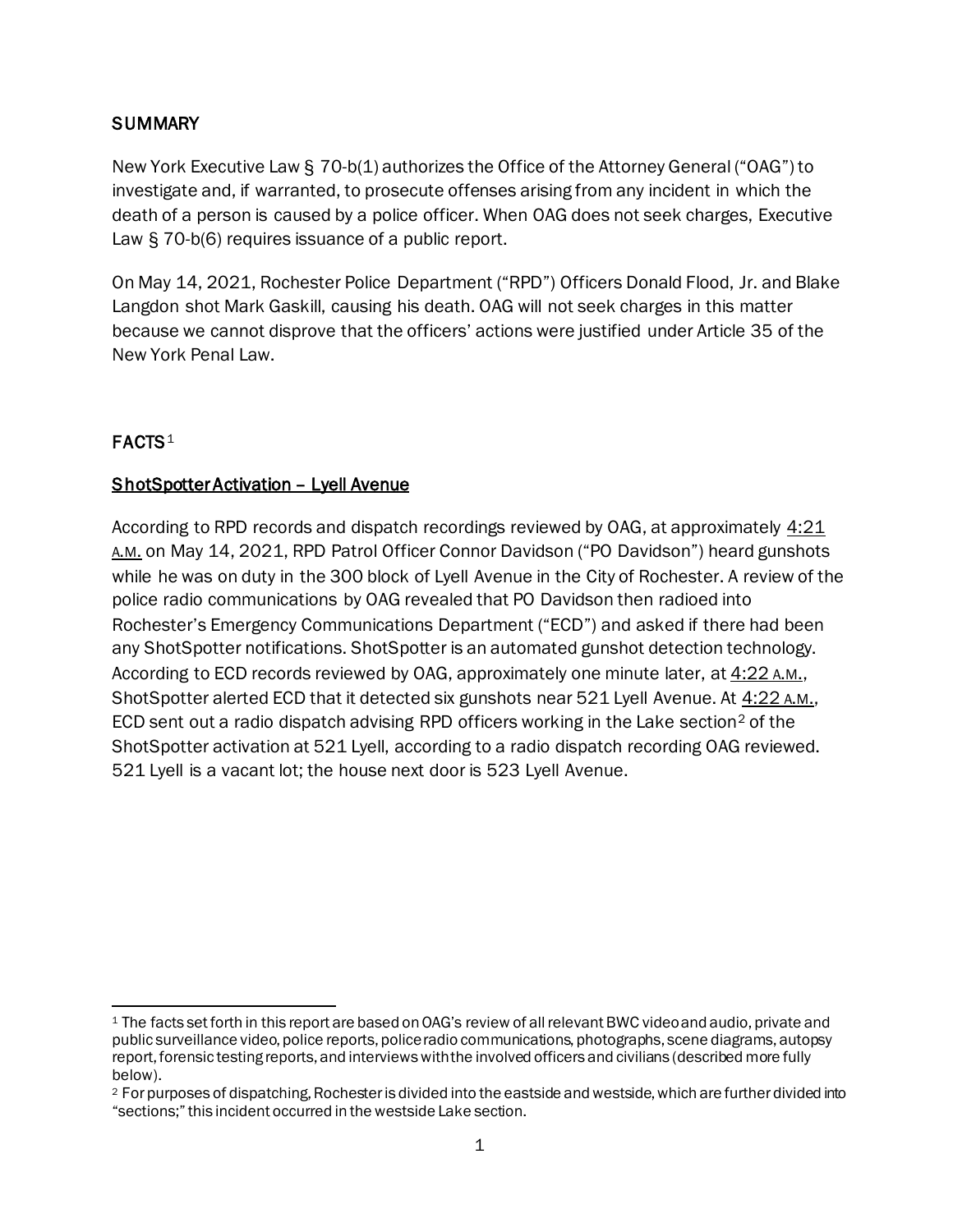

*Vacant lot at 521 Lyell Ave. (above, center); 523 Lyell Ave. is the house to the right and Calihan Park is the street to the left.*

RPD Patrol Officer Donald Flood, Jr. ("PO Flood") was on patrol in the Lake section when, at 4:23 A.M., a review of police radio recordings reveals that he advised ECD that he was responding to 521 Lyell. According to ECD and RPD records OAG reviewed, at about the same time, a technician in RPD's Overt Digital Surveillance System Center<sup>[3](#page-2-0)</sup> ("camera room") looked at the feed from a blue light camera at the southwest corner of the intersection of Lyell and Murray Street – the camera closest to 521 Lyell – and saw a dark-colored sedan leaving the area of 521 Lyell.

According to the police radio recordings OAG reviewed, at  $4:23:20$  A.M., the camera room technician radioed that a dark sedan left the area of 521 Lyell and turned onto Murray Street, going southbound, and less than 30 seconds later broadcast that PO Flood was right behind the sedan; PO Flood radioed, "yeah…he went eastbound on Masseth Street." Seconds later, at  $4:24:05$  A.M., PO Flood radioed that the car was "going south on Glasser. I haven't caught up yet...he's not driving too fast"; and at  $4:24:23$  A.M., PO Flood radioed that he was at 27 Glasser Street with the car.

<span id="page-2-0"></span><sup>3</sup> The camera room is responsible for monitoring the more than 50 surveillance cameras ("blue light cameras") operated by RPD that are located at various intersections throughout the City of Rochester. The camera room received the dispatch advisingof the ShotSpotter activation.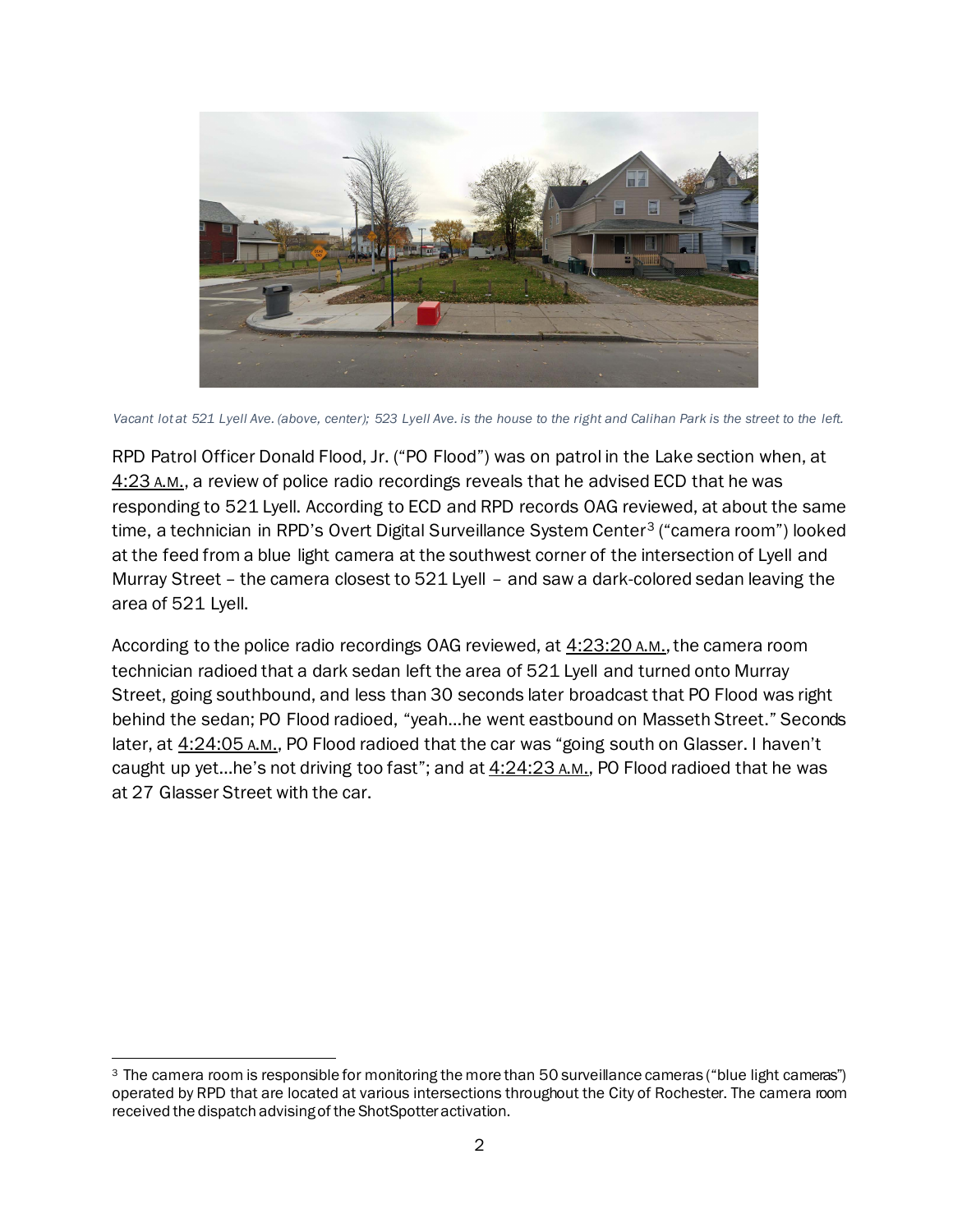

*Blue line depicts known path of travel of Ford Fusion from driveway at 523 Lyell to 25 Glasser.*

#### Initial Encounter - Glasser Street

When OAG interviewed PO Flood, he said the vehicle stopped and parked by 25 Glasser Street.<sup>[4](#page-3-0)</sup> Body-worn camera ("BWC") video, reviewed by OAG, shows that PO Flood did not activate his overhead lights or sirens before the car stopped. PO Flood said he saw a woman leave the car from the driver's seat. PO Flood said he parked his patrol car directly behind the car, which was a dark blue, four-door Ford Fusion.

BWC video, reviewed by OAG, shows that PO Flood got out of his patrol car at 4:24:30 A.M., about two minutes after the initial dispatch advising officers of the ShotSpotter alert.<sup>[5](#page-3-1)</sup> When OAG interviewed him, PO Flood said he approached the woman driver ("CW1"), who was standing in the grass near the curb where the car was parked. CW1 said she was on the way to the hospital and got out of the car because she was feeling ill.<sup>[6](#page-3-2)</sup> She said she and the other occupants of the car – one of whom was her boyfriend – were coming from her house at 523 Lyell. PO Flood told OAG he approached the Ford Fusion, pointed his flashlight into it, and saw two men: one in the rear passenger-side seat, later identified as Mark Gaskill, 28, and

<span id="page-3-0"></span><sup>4</sup> 25 Glasser Street is about .4 miles from 521 Lyell Avenue.

<span id="page-3-1"></span><sup>5</sup> PO Flood activated his RPD-issued BWC immediately after leaving his patrol car. OAG reviewed the BWC footage, which captured PO Flood's actions on Glasser Street in their entirety, except for about seven minutes when he turned off his BWC to perform a record check at his patrol car. PO Flood's BWC videos may be accessed here: [\[Flood Pre-Record Check Video](https://vimeo.com/654249809/d3da558927)]; [\[Flood Post-Record Check Video\]](https://vimeo.com/654252945/8dd81c2128).

<span id="page-3-2"></span><sup>&</sup>lt;sup>6</sup> For privacy reasons, we omit medical details CW1 gave to PO Flood.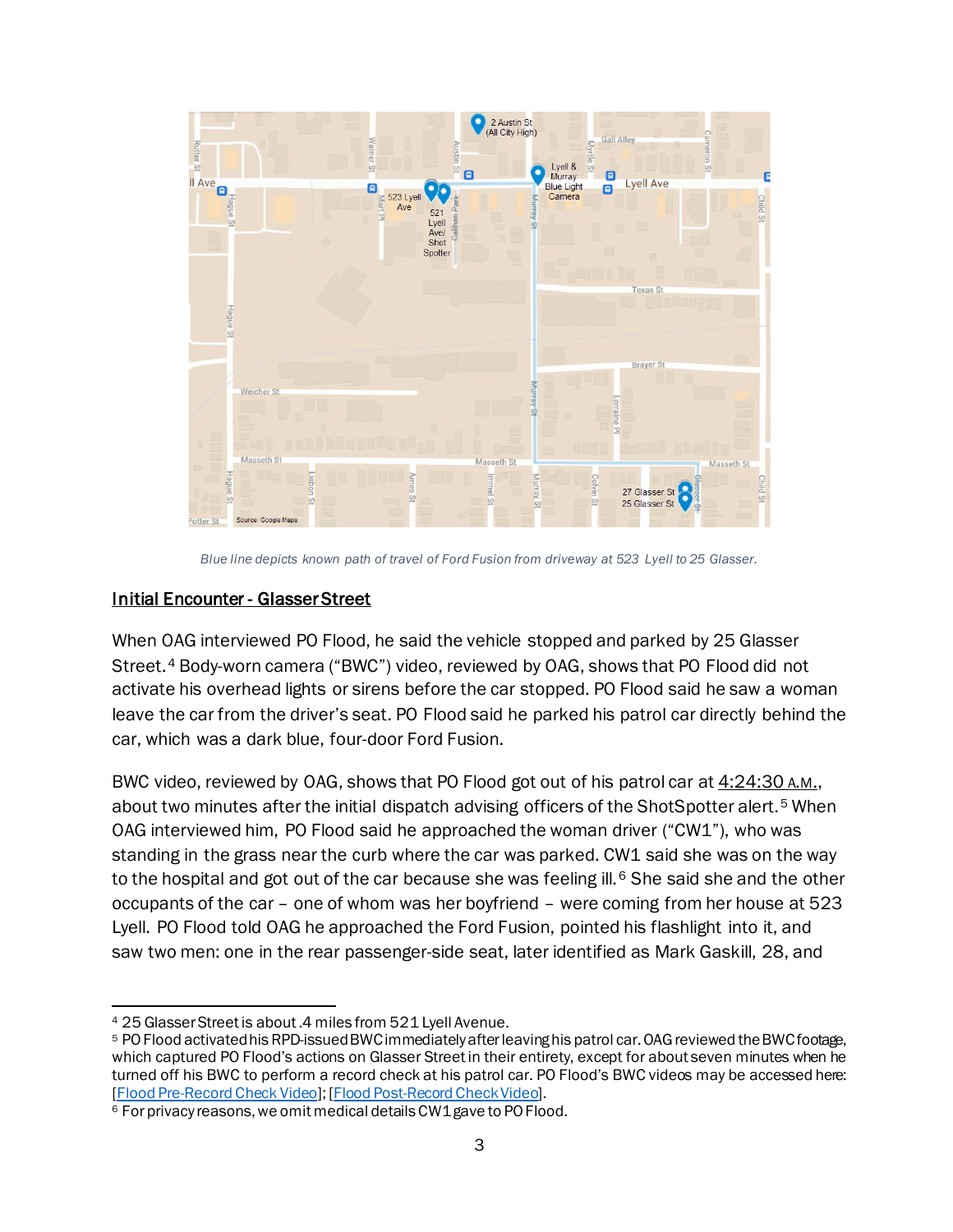one in the front passenger seat ("CW2").

Around the same time, according to BWC video, RPD Patrol Officer Alexander Pierce ("PO Pierce") arrived and parked his patrol car directly behind PO Flood's. According to PO Pierce, he was on patrol and came to 25 Glasser Street after hearing the dispatch advising of the ShotSpotter alert and the later dispatches from the camera room technician.

PO Pierce said he got out of his car, briefly approached the Ford Fusion, saw the two men in it, and saw CW1, who was sitting in the grass by the curb. PO Pierce's BWC footage, reviewed by OAG, shows that he walked away from the Ford Fusion and approached CW1 at 4:26:15 A.M.; he remained with CW1 until after other officers discharged their weapons.<sup>[7](#page-4-0)</sup>

At  $4:26$  A.M., RPD Patrol Officer Blake Langdon ("PO Langdon") arrived at 25 Glasser in response to PO Flood's radio transmissions that PO Flood was there with the vehicle seen leaving the scene of the ShotSpotter alert, according to PO Langdon's interview with OAG. PO Langdon said he got out of his car and saw PO Pierce speaking with CW1, who was sitting in the grass near the Ford Fusion, and PO Flood speaking with the passengers of the Fusion.<sup>[8](#page-4-1)</sup>

PO Flood's BWC shows that, at about  $4:25$  A.M., at the Fusion, PO Flood asked CW2 if he (Flood) could open the front passenger door of the car. When CW2 agreed, PO Flood opened the door and asked CW2, "What's going on, man?" CW2 said they were all on the way to the hospital because of his girlfriend, CW1.[9](#page-4-2) CW2 said that they were coming from CW1's house on Lyell Avenue.

PO Flood's BWC video and audio further show PO Flood asking CW2, "Who's this?" referring to Gaskill, but CW2 did not respond. PO Flood asked CW2 whether Gaskill was "like a friend." CW2 paused and then said, "yeah…he's something like that." PO Flood's BWC shows that, at 4:26:58 A.M., when PO Flood asked CW2, referring to Gaskill, "Is this guy alright?" Gaskill responded directly to PO Flood, "I'm good. Why you talking to him about me?" PO Flood said, "because you're sweating, and I can't really talk to you." PO Flood told Gaskill to roll down his window. BWC video shows Gaskill apparently trying to open the window before saying, "It ain't on." CW2 said the window's child safety lock was on.

As shown in the BWC, neither CW2 nor Gaskill provided identification when PO Flood requested it, so PO Flood asked them their names and dates of birth. CW2 gave his correct name and date of birth. Mark Gaskill said his name was "Brandon Gaskill" and gave a date

<span id="page-4-0"></span><sup>7</sup> PO Pierce activated his BWC upon leaving his patrol car. Thatfootage captured his actions on Glasser Street in their entirety except for about three minutes when he turned off his BWC to perform a record check. PO Pierce's post-record check BWC video – which captures audio of the shooting – may be accessed here: [\[Pierce Post-](https://vimeo.com/654251321/b9793fd69b)[Record Check Video\]](https://vimeo.com/654251321/b9793fd69b).

<span id="page-4-1"></span><sup>8</sup> PO Langdon activated his BWC upon leaving his patrol car and left it on until about eight minutes after the shooting. PO Langdon's BWC video may be accessed here: [\[Langdon BWC Video](https://vimeo.com/654251983/65913c290b)].

<span id="page-4-2"></span><sup>9</sup> For privacy reasons, we omit medical details from what CW2 said about CW1.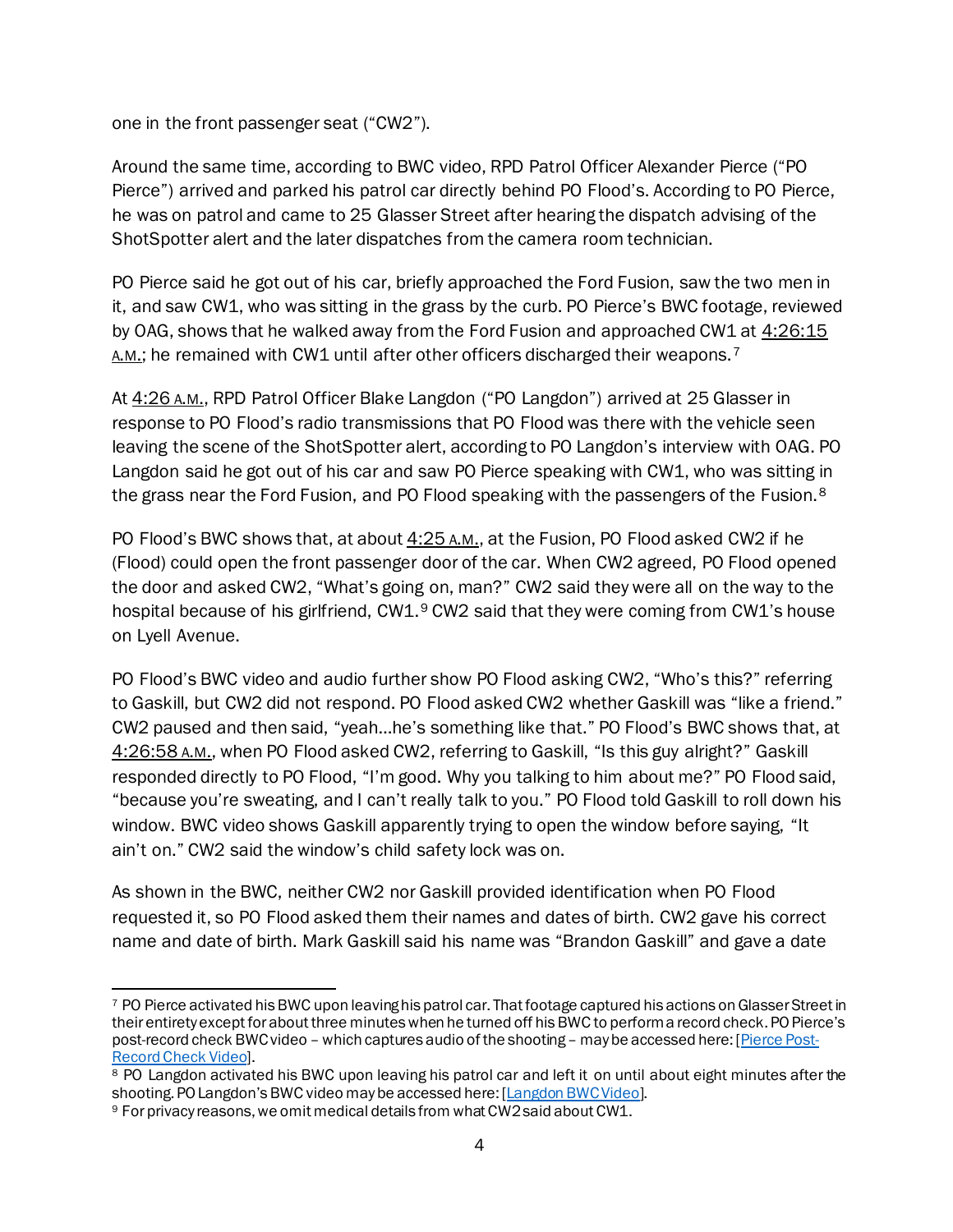birth. Gaskill then asked PO Flood, "Did I do something wrong, though?" PO Flood said they were "trying to figure that out."

According to PO Flood, he walked away from the Ford Fusion and went to his patrol car to perform the record check, which confirmed CW2's identity, but found no record for a person with the name and date of birth provided by Gaskill.<sup>[10](#page-5-0)</sup>

As shown by PO Langdon's BWC, while PO Flood was conducting the records check, PO Langdon was at the passenger side of the Ford Fusion, speaking intermittently with Gaskill and CW2. PO Langdon's BWC audio captures Gaskill repeatedly asking "What's going on," and shows Gaskill having a video conversation on his cell phone.<sup>[11](#page-5-1)</sup> At  $4:30:20$  A.M., Gaskill said, "I'm about to go live" and began "livestreaming" a video of himself in the backseat of the Ford Fusion on Facebook Live. As captured on PO Langdon's BWC, while Gaskill was livestreaming, PO Langdon told CW2 and Gaskill that gunshots were fired on Lyell Avenue and that theirs was the only car leaving the area at that time; Gaskill questioned why their vehicle was stopped and questioned PO Langdon's statement that it was the only vehicle on Lyell at that time.

According to radio dispatch recordings and BWC video and audio OAG has reviewed, at about 4:31:08 A.M., RPD Patrol Officer Zachary Costello ("PO Costello"), who had gone to Lyell Avenue after the ShotSpotter dispatch, radioed that officers "got a couple casings in the driveway of 5-2-3 Lyell Avenue." According to PO Langdon's BWC, upon hearing that transmission, PO Langdon, at  $4:31:13$  A.M., asked CW2 where he stayed on Lyell; two seconds later, CW2 said, "523," saying it was his "baby momma's house" and that they were just trying to get her to the hospital; at  $4:31:40$  A.M., Gaskill asked if he could get out of the car; PO Langdon replied, "no, not right now"; at  $4:32:01$  A.M., CW2 told PO Langdon that the Ford Fusion had been parked in the driveway of 523 Lyell.

In his interview with OAG and RPD Major Crimes Unit Investigators, PO Langdon said, upon hearing PO Costello's radio transmission and CW2's statement that the Ford Fusion had been parked in the driveway at 523 Lyell, he believed the Fusion was involved in the gunshots near 521 Lyell and likely contained a firearm.

<span id="page-5-0"></span><sup>10</sup> At the time of his death, Gaskill was under parole supervision with the New York State Department of Corrections and Community Supervision as the result of a 2014 conviction. Gaskill's maximum parole expiration date was November 27, 2024. This could have motivated Gaskill to provide a false identity.

<span id="page-5-1"></span><sup>11</sup> Forensic analysis of Gaskill's cell phone revealed that he received and answered an incoming Facebook Messenger call at 4:29:21 A.M. that lasted 47 seconds. Gaskill then went "Live" on Facebook at 4:30:31 A.M. for a period of one (1) minute and 23 seconds. He received and answered a second Facebook Messenger call from the same caller at  $4:32:59$  A.M. that lasted approximately one (1) minute and 12 seconds. Gaskill did not receive or make any further audio or video calls. OAG reviewed a recording of the livestreamed video.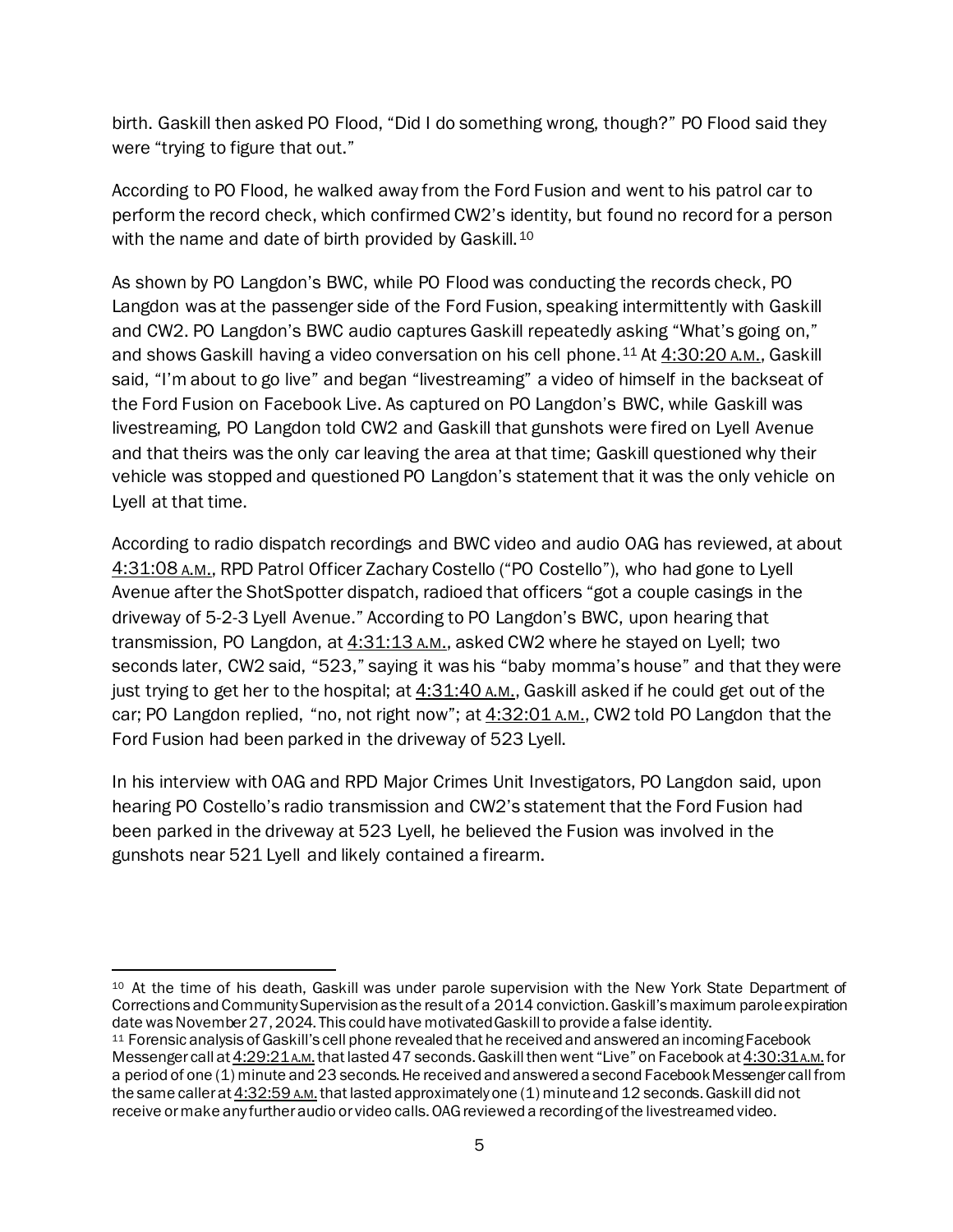# **Shooting Incident**

As shown by PO Flood's BWC,  $12$  at  $4:37:13$  A.M., PO Flood left his patrol car and began walking back toward the Ford Fusion. PO Flood told OAG he had heard PO Costello's radio broadcast regarding the cartridge cases located at 523 Lyell. As shown by PO Flood and Langdon's BWCs, as PO Flood approached the car, at  $4:37:20$  A.M., he told PO Langdon CW2 was "negative" for arrest warrants, but that Gaskill had given a "fake name"; at  $4:37:30$  A.M., PO Flood approached the rear passenger-side door and knocked, asking Gaskill, "You good if I open this door to talk to you?" Gaskill, seen on BWC video holding his cell phone in his right hand, is heard on PO Flood and Langdon's BWCs responding, "Talk to me for what?" before both PO Flood and PO Langdon attempted – unsuccessfully – to open the rear passengerside door. Both officers' BWCs captures them telling Gaskill that they could not hear him.

According to PO Flood's BWC video, at 4:37:38 A.M., PO Langdon opened the front passengerside door and PO Flood was by the rear passenger-side door. At that moment, both officers' BWC audio captures POs Flood and Langdon repeatedly shouting "Gun!" and PO Langdon shouting, "Drop it! drop it!" At 4:37:37 A.M., PO Langdon's video shows Gaskill start to raise his right arm; his right elbow is pointed up.

The officers' BWC videos depict that, as they were yelling "gun" and "drop it," both officers were retreating away from Gaskill and the Ford Fusion. BWC video depicts that PO Flood, who turned his back to Gaskill and threw his cell phone and notebook to the ground after yelling "gun," moved away from the rear passenger seat and towards the southeast corner of 25 Glasser, while PO Langdon moved to the back of the vehicle and then towards the northeast corner of 25 Glasser. According to both officers, when they stopped, turned around, and observed Gaskill from their respective locations, he appeared to be attempting to get out of the vehicle or get into a better firing position.

Based on the two officers' BWC, forensics recovered at the scene, and the medical examiner's report, over a 24-second period, between  $4:37:44$  A.M. and  $4:38:08$  A.M., PO Flood and PO Langdon discharged eleven shots, striking Gaskill six times. BWC video depicts that, when he fired the first shots, PO Flood was on the west side on sidewalk in front of 25 Glasser, approximately 10-15 feet away from Gaskill and the Ford Fusion. PO Flood's BWC further depicts that he continued to back away from the Ford Fusion after firing those initial shots, and fired the final shots from the southeast corner of 25 Glasser, approximately 25-30 feet away from Gaskill and the Fusion. PO Langdon, who, as noted above, had retreated to the northeast corner of 25 Glasser, fired his rounds from that position, approximately 20 feet from Gaskill and the Ford Fusion.

PO Flood fired seven rounds and PO Langdon fired four rounds. Gaskill did not fire any shots.

<span id="page-6-0"></span><sup>&</sup>lt;sup>12</sup> As there appears to be a one to two-second difference in the times depicted in PO Flood and PO Langdon's BWC videos, times referenced herein are taken from PO Flood's BWC video unless otherwise specified.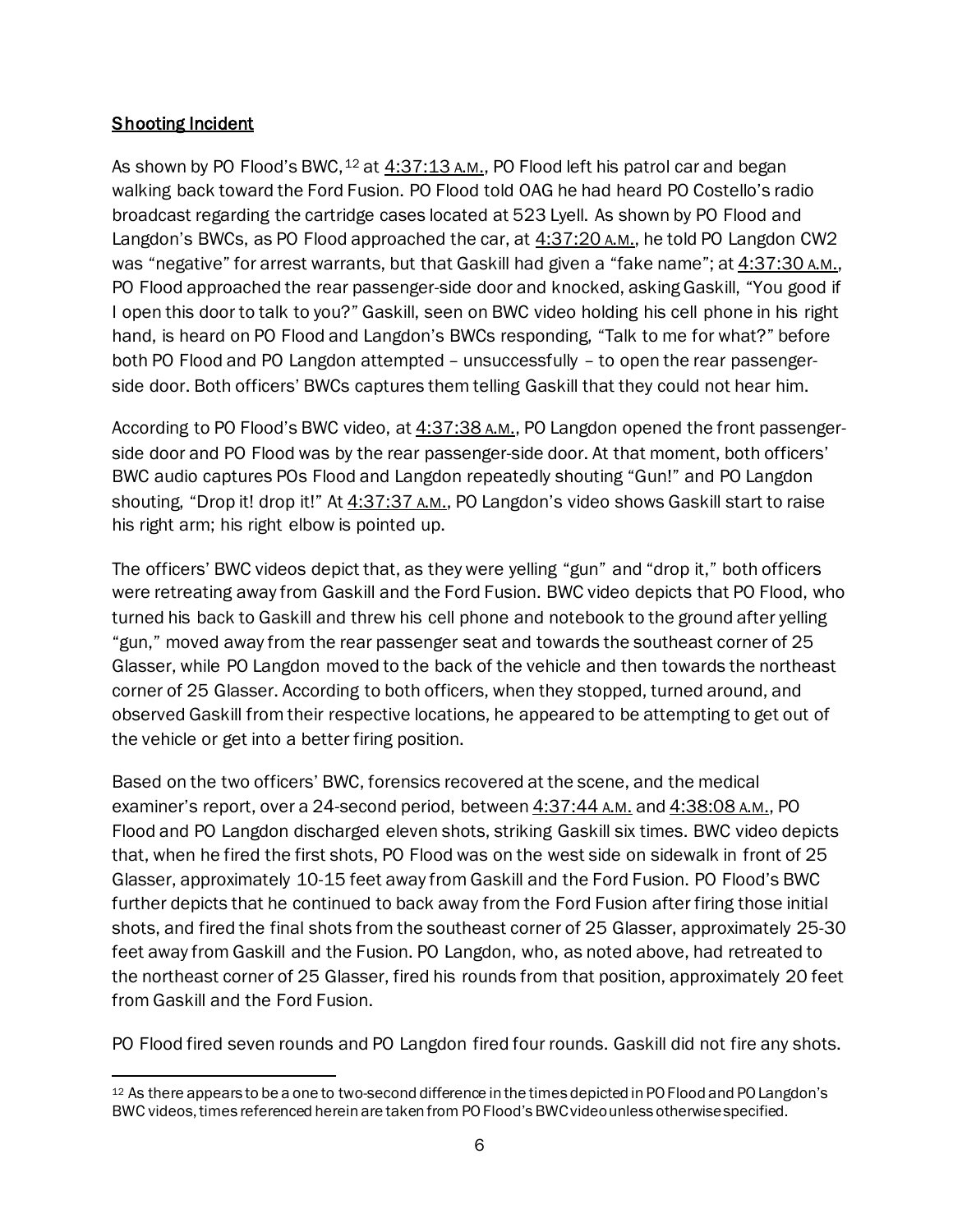During the firing, PO Flood's BWC video shows, from  $4:37:47$  to  $4:37:57$  A.M., Gaskill opening the rear passenger-side door and putting one foot and then the other outside the car and onto the pavement, and the audio captures the officers repeatedly shouting, "show me your hands."

# Post-Incident Scene

After the shooting, according to their interviews with OAG and their BWC videos, PO Flood and PO Langdon attempted to assess the conditions of Gaskill and CW2. One minute after the last shot was fired, at 4:39:08 A.M., according to both officers' BWCs, CW2, who was in the front passenger's seat when all the shots were fired, said he was not injured. At  $4:39:25$  A.M., PO Flood's BWC audio reveals that he radioed that the front seat passenger was not struck but that Gaskill appeared to be struck and was still moving and had a gun; at 4:40:33 A.M., PO Flood radioed that Gaskill had stopped moving. According to both officers' BWCs, PO Langdon then told CW2 to get out of the car; BWC video shows CW2 getting out of the car at 4:41:20 A.M.

Additional RPD officers arrived on scene in response to the shots fired call and, at 4:44:35 A.M., according to BWC video, a team of four officers approached Gaskill with a protective ballistics shield to assess his condition. The team found Gaskill unresponsive in the back seat of the Ford Fusion, lying on his back on the back seat, with both legs out of the vehicle and both feet on the ground.

At  $4:44:46$  A.M., BWC audio of Patrol Officer Peter Resch ("PO Resch"), a member of the shield team, captures him calling out, "Gun's down by his hand" and shows him removing the gun from the back seat and placing it on the trunk of the Ford Fusion.<sup>[13](#page-7-0)</sup> The gun, later identified as a Browning Hi-Power 9mm semi-automatic pistol, was loaded with one round in the chamber and three rounds in the magazine. The gun remained on the trunk of the vehicle until it was photographed at the scene. It was later submitted to the Monroe County Crime Laboratory. No 9mm cartridge cases were found at the Glasser Avenue scene.

At 4:46:03 A.M., Patrol Officer Timothy Kish ("PO Kish") is heard on his BWC audio saying that he did not detect a pulse on Gaskill. An ambulance arrived at 4:49:40 A.M., just over eleven minutes from PO Flood's last shot. A paramedic supervisor declared Gaskill dead at 4:50:42 A.M.

# Scene Processing

Members of the RPD Technicians Unit recovered eleven .45 caliber cartridge cases at the Glasser scene. Seven cartridge cases were found near the southeast corner of the house at 25 Glasser, where PO Flood was, and four near the northeast corner of 25 Glasser, where PO

<span id="page-7-0"></span><sup>&</sup>lt;sup>13</sup> The relevant portion of PO Resch's BWC video may be accessed here: [\[Resch Post-Incident Video](https://vimeo.com/654250366/abc25a8f8d)].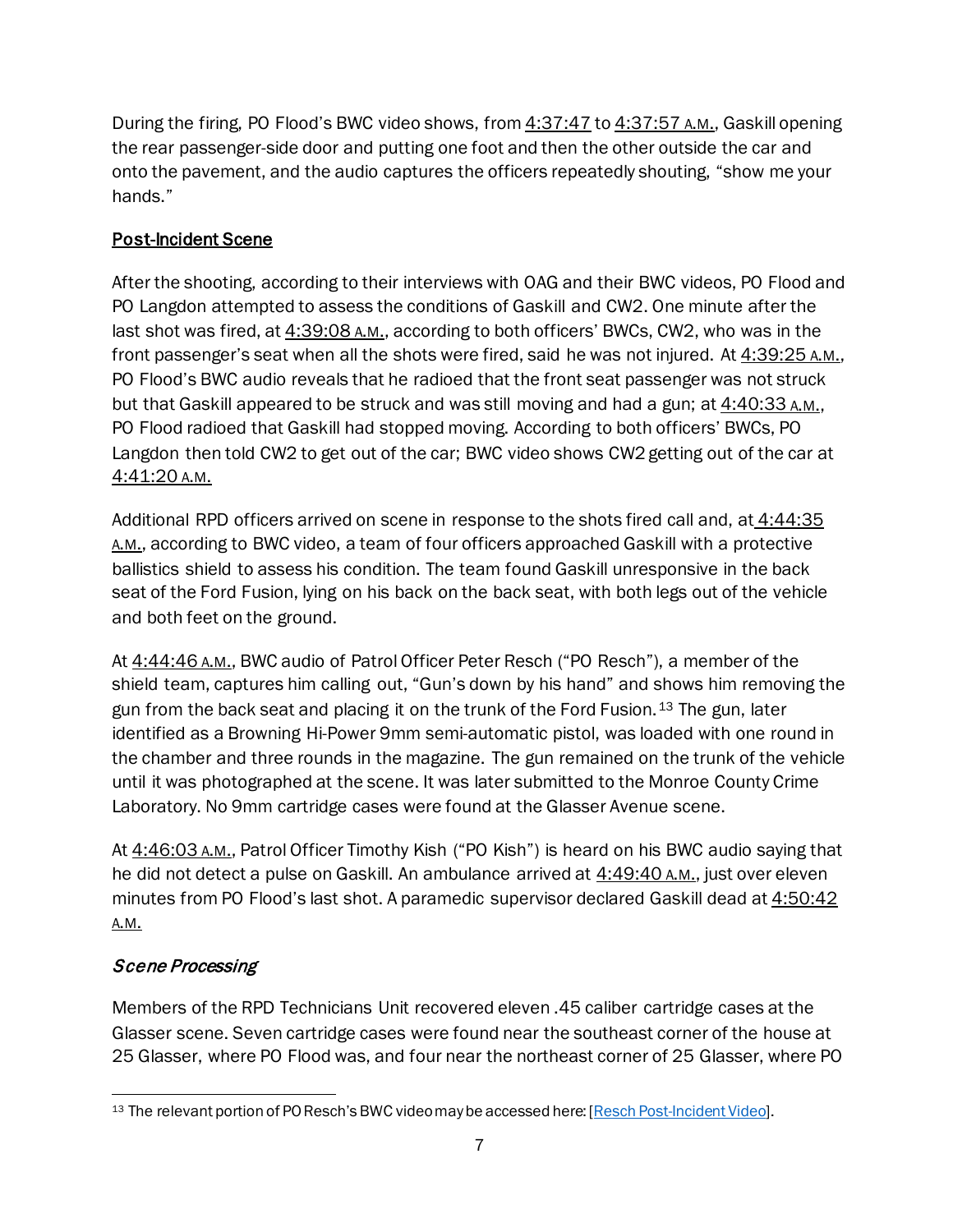Langdon was. Members of the Tech Unit also photographed and inspected the Ford Fusion at the scene. The front and back passenger-side windows were shattered, and there were bullet holes on the passenger-side rear quarter panel, rear passenger-side door, and through the shattered front passenger-side window. The Tech Unit found several fired projectiles and projectile fragments in the car, including in the trunk, rear passenger door, speaker box, and rear passenger quarter panel.

The individual accounts of the incident from PO Flood, PO Langdon, and PO Pierce are below.[14](#page-8-0)

# PO Flood

The following is the account provided by PO Flood.

As the officers were attempting to get Gaskill to open the rear passenger door, Gaskill leaned forward and reached into the right side of his waistband, pulled out a black semi-automatic handgun with his right hand, and raised it up toward PO Flood and PO Langdon. PO Flood, fearing for his life and PO Langdon's life, dropped his cell phone and notebook, drew his gun from its holster, and yelled "Gun!" multiple times. PO Flood moved away from the car, drew his gun and fired four times at Gaskill.

PO Flood saw Gaskill appearing to get into a position to fire at PO Langdon, whom PO Flood could not see but knew was to his left. PO Flood shouted, "Let me see your hands." PO Flood fired two more shots. Gaskill continued to move as if he had not been struck. PO Flood again ordered Gaskill to show his hands, and fired one final shot when Gaskill continued to move as if he were attempting to get into a better firing position.

# PO Langdon

The following is the account provided by PO Langdon.

After PO Flood said Gaskill had given a false identity, they attempted to open the rear passenger-side door to speak further with Gaskill. PO Langdon was already suspicious that this car was involved with the gunshots at 521 Lyell, and his suspicions increased upon learning that Gaskill, who appeared agitated and argumentative, had provided a false identity.

As PO Langdon and PO Flood were attempting to open the door, PO Langdon saw Gaskill reach into the right side of his waistband with his right hand, lean to the left,

<span id="page-8-0"></span><sup>14</sup> PO Flood was interviewed jointly by OAG personnel and RPD Major Crimes Unit investigators. PO Langdon was also interviewed jointly by OAG personnel and RPD MCU investigators. PO Pierce's interview was conducted exclusively by OAG personnel.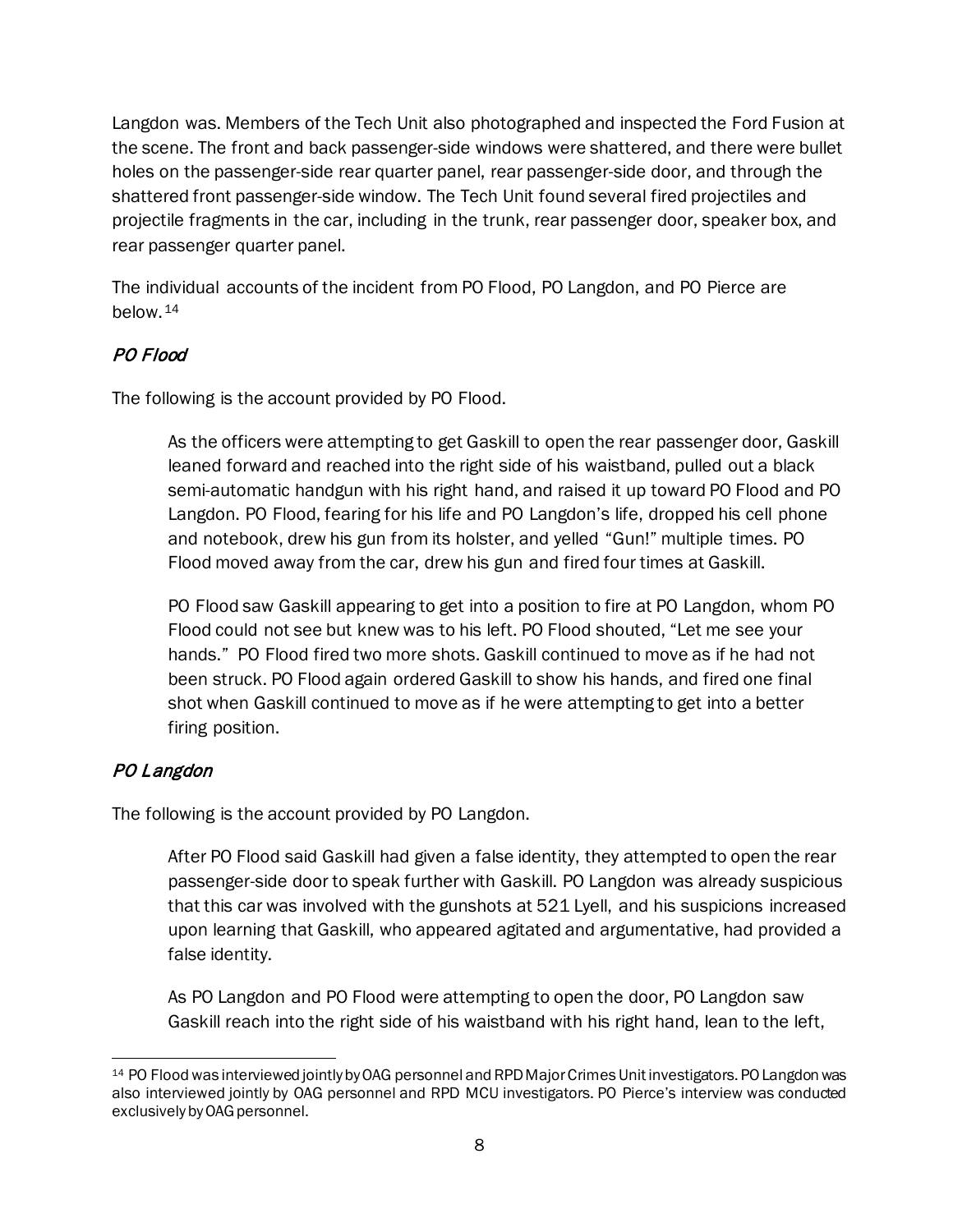draw a black handgun with his right hand, and point the gun at PO Langdon. PO Langdon shouted, "Gun!" several times, and believed Gaskill was going to fire at the officers.

PO Langdon retreated, drew his gun, and yelled, "Drop it, drop it!" Gaskill did not drop his gun, so PO Langdon fired two rounds, at least one of which shattered the rear passenger-side window. As PO Langdon was backing away, he saw Gaskill attempting to get out of the car with the gun in his hand. PO Langdon fired two shots at Gaskill at that point, which appeared to miss Gaskill. PO Langdon's view of Gaskill was at that point partially obstructed by a tree, but he saw Gaskill continue to move as though trying to get out of the car. PO Langdon repeatedly yelled "stop moving" and "show me your hands." PO Langdon did not see Gaskill drop the handgun, but he appeared to stop moving.

# PO Pierce

This is the account provided by PO Pierce.

PO Pierce was talking with CW1, standing near her by the passenger side of his patrol car, when PO Flood and PO Langdon fired their guns. He heard PO Flood yell, "Gun!" and saw PO Flood and PO Langdon backing away from the Ford Fusion with their guns drawn. PO Pierce drew his gun and took cover behind PO Flood's patrol car before telling CW 1 to get on the ground and not move. According to PO Pierce, PO Flood's and Langdon's tone indicated to him that they were under duress and felt threatened.

PO Pierce did not see what was going on inside the Ford Fusion, because it was dark, and he was about two car lengths away.

PO Pierce heard multiple gunshots but decided not to fire because he could not see clearly inside the Ford Fusion and did not personally observe the threat.

#### 523 Lyell Avenue Gunshots

While POs Flood, Pierce and Langdon were on scene at 25 Glasser, other RPD officers were in the area of 521 Lyell Avenue in response to the initial ShotSpotter activation. PO Costello found five 9mm cartridge cases in the driveway of 523 Lyell. The Tech Unit photographed and documented the 9mm cartridge cases at the scene and submitted them to the Monroe County Crime Laboratory.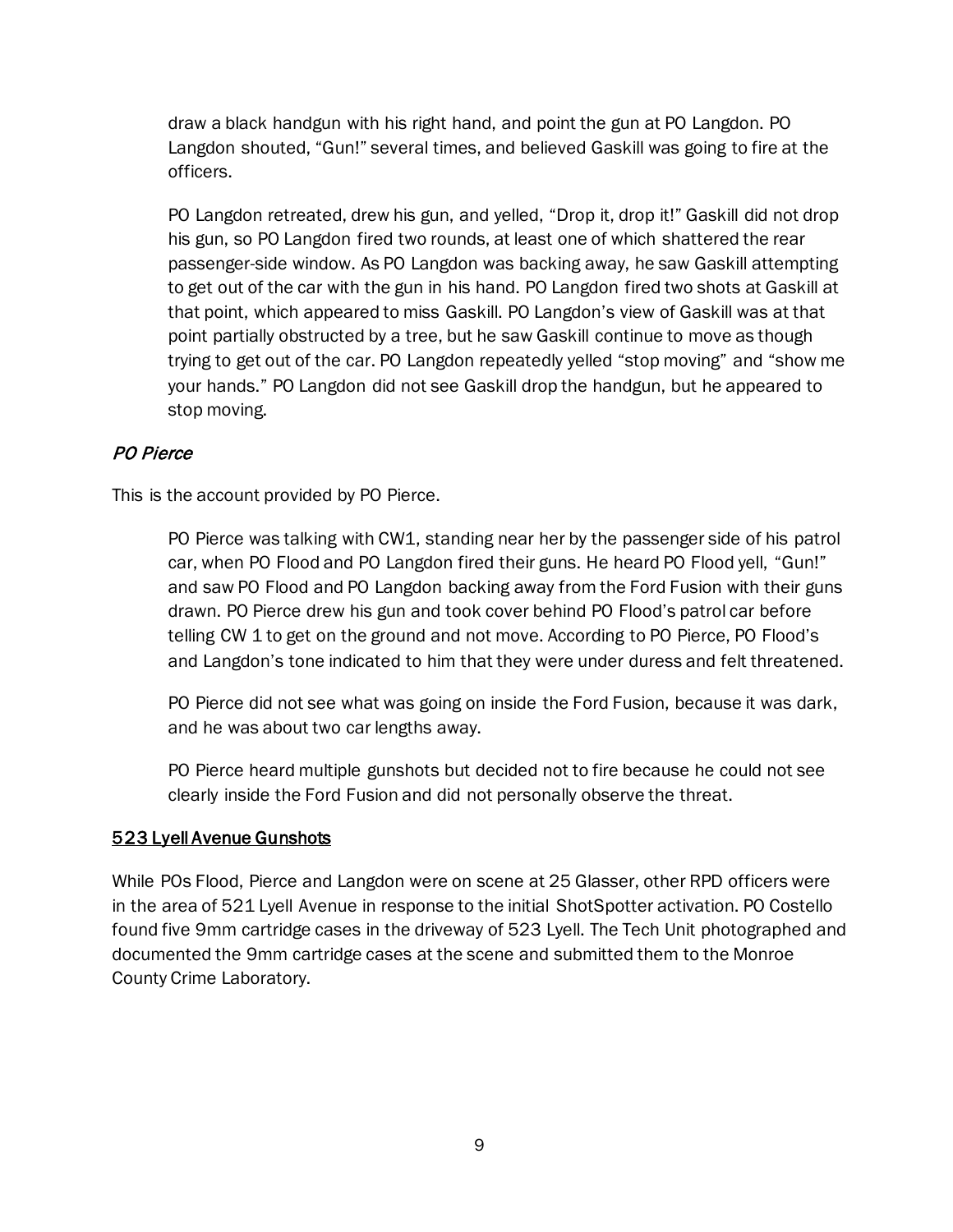

*Evidence markers indicating location of five (5) cartridge cases in driveway at 523 Lyell. Vacant lot at 521 Lyell pictured at left.*

In addition to interviewing the involved officers, OAG personnel interviewed CW1 and CW2 separately and reviewed video from the Lyell Avenue area.<sup>[15](#page-10-0)</sup>

Surveillance video shows Gaskill, CW1, and CW2 in front of 523 Lyell at approximately 4:20 A.M. At approximately 4:21 A.M., video shows CW1 and CW2 entering the house while Gaskill remained outside. According to CW1 and CW2, they heard multiple gunshots after they entered the house. While CW1 and CW2 were inside, video shows Gaskill appearing to crouch by garbage totes in the driveway of 523 Lyell as a white car drives by. Gaskill entered 523 Lyell shortly thereafter and, at 4:22 A.M., video shows Gaskill, CW1, and CW2 leaving the house, getting into the dark-colored sedan, and driving away. CW1 and CW2 say that CW2 asked Gaskill what had just happened and Gaskill said he "dumped"[16](#page-10-1) on a white car but did not think he struck any of the occupants.

<span id="page-10-0"></span><sup>15</sup> OAG personnel interviewed CW1 without RPD personnel present. OAG and RPD Major Crimes Unit investigators were present for CW2's interview. The surveillance footage reviewed is from a blue light camera at Murry St. and Lyell Ave. ("blue light footage"), and private surveillance video from Rochester's All City High, 2 Austin St. ("2 Austin St. footage').

<span id="page-10-1"></span><sup>16 &</sup>quot;Dumping" is an apparent slang term for shooting a firearm.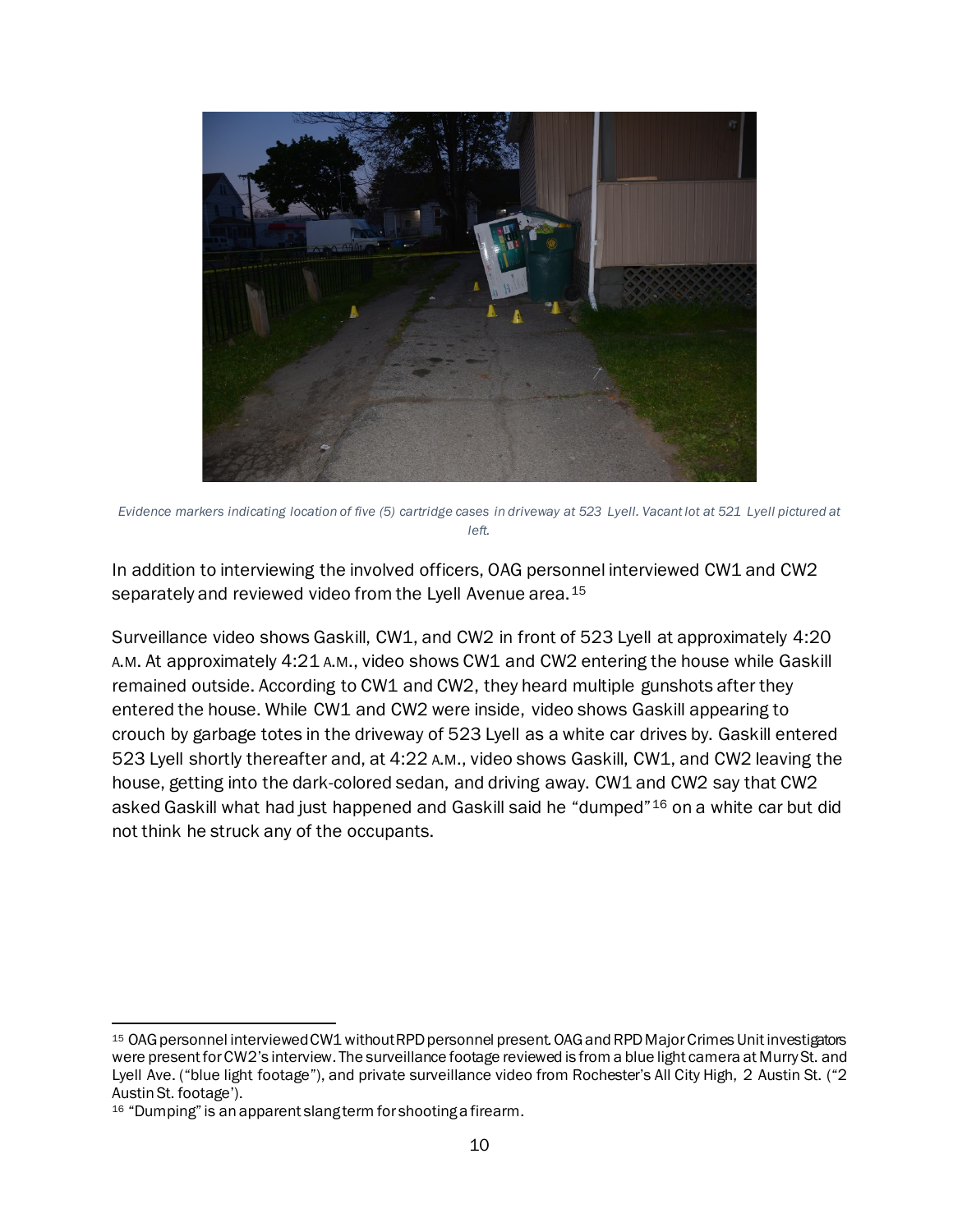# FORENSIC EVIDENCE

# Ballistics/Firearms Evidence

The Monroe County Crime Laboratory performed ballistics analysis of the Browning Hi Power 9mm semi-automatic pistol recovered from the backseat of the Ford Fusion and the cartridge cases recovered at 523 Lyell Avenue. The analyst concluded that the weapon was operable, and that the cartridge cases were fired from the 9mm semi-automatic pistol recovered from the backseat of the Fusion where Gaskill was located.

The lab has not yet reported on its analysis of the cartridge cases and projectiles recovered from the Glasser Street scene and from Gaskill at autopsy.

# DNA Evidence

The Monroe County Crime Laboratory performed DNA analysis on the recovered Browning 9mm pistol. Those results were inconclusive. The DNA profile obtained from a swab of the Browning pistol was a mixture of at least four contributors, at least one of whom is male.

# MEDICAL EXAMINER'S FINDINGS<sup>[17](#page-11-0)</sup>

Dr. Christine Yoo of the Monroe County Office of the Medical Examiner performed a postmortem examination of Gaskill and issued a final case summary and autopsy report on November 3, 2021. Dr. Yoo ruled the cause of death to be multiple gunshot wounds and the manner of death to be homicide.<sup>[18](#page-11-1)</sup> The autopsy revealed that Gaskill was struck six times, sustaining gunshots wounds to the right side of the upper chest; the left side of the lower chest; right hand; left arm; right leg; and right thigh. According to Dr. Yoo, the gunshot wound to the left side of Gaskill's lower chest – which damaged this pericardium, heart and left lung – caused the most serious internal injuries. Dr. Yoo found no evidence of close-range discharge on any of the gunshot wounds. Dr. Yoo recovered three bullets, which she submitted to the Monroe County Crime Laboratory.

<span id="page-11-0"></span><sup>&</sup>lt;sup>17</sup> The following information is derived from the final case summary and autopsy report, as well as conversations between Dr. Yoo and OAG investigators.

<span id="page-11-1"></span><sup>&</sup>lt;sup>18</sup> Cause of death is the specific disease or injury that leads to death; manner of death is the determination of how that disease or injury occurred. In New York, the "Manner of Death" set forth in an autopsy is a medical determination made pursuant to New York State Public Health Law § 4143(3), which directs that medical examiners investigate deaths that occur without medical attendance and, if they are the result of external causes, deem them "accidental, suicidal, or homicidal." The homicide designation in an autopsy is not a legal culpability determination.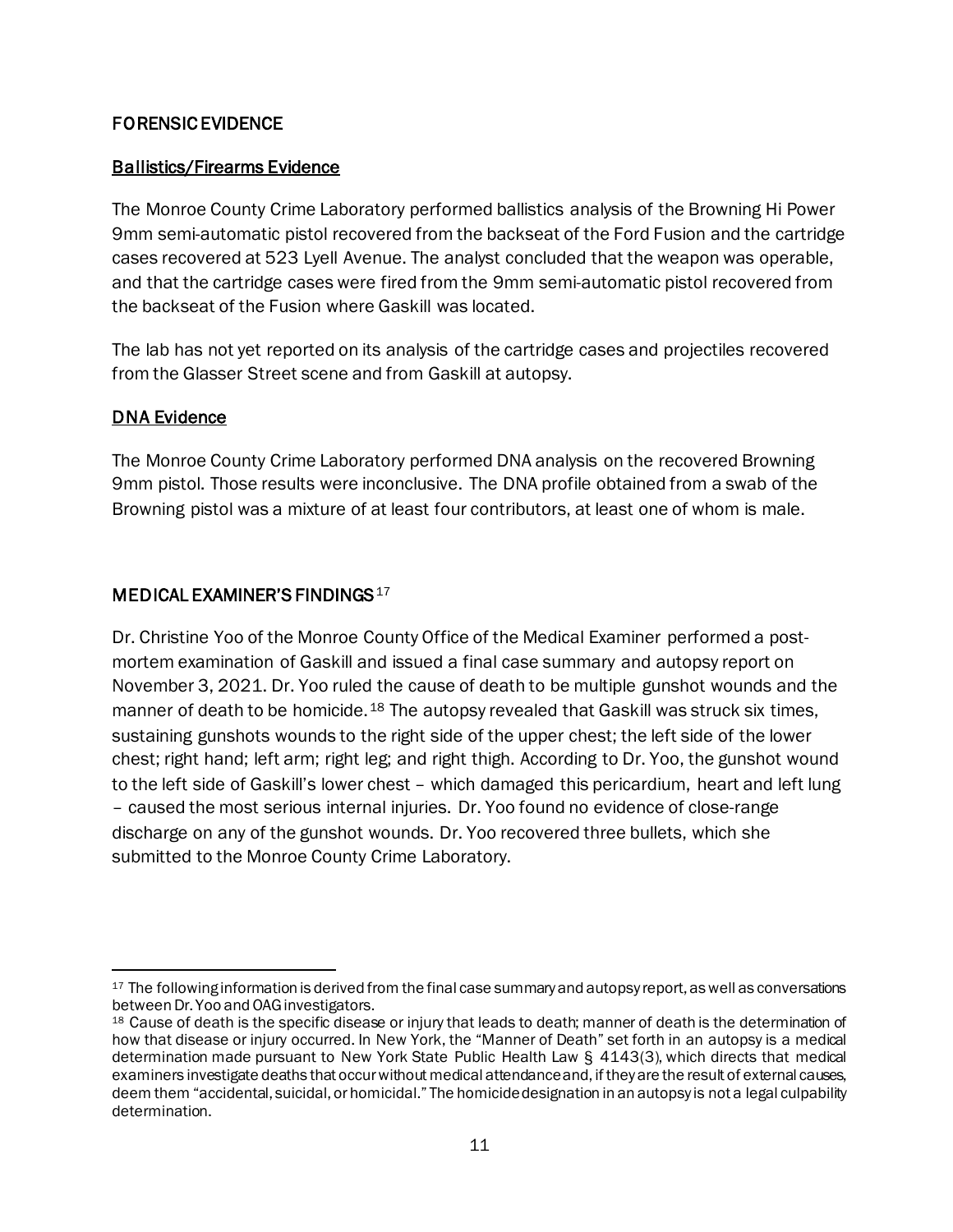# LEGAL ANALYSIS

Under New York State Penal Law § 35.15(2)(a), a person may use deadly physical force upon another person when that person "reasonably believes that such other person is using or about to use deadly physical force." Notwithstanding that provision, however, even in such case, the person may not use deadly physical force "if he [or she] knows that he [or she] can with complete safety to himself [or herself] and others avoid the necessity of doing so by retreating" (Penal Law § 35.15[2][a][ii]).<sup>[19](#page-12-0)</sup>

The Court of Appeals interpreted the "reasonably believes" language contained in Penal Law § 35.15 in *People v Goetz* (68 NY2d 96 [1986]) and then later in *People v Wesley*, 76 NY2d 555 [1990]). In those cases, the Court held that the phrase "reasonable belief" has both a subjective component and an objective component. The subjective component is satisfied if the defendant in fact actually believed, "honestly and in good faith," that deadly force was being used or was about to be used against him or her at the time the person used deadly physical force, and that the use of deadly physical force was necessary to repel the danger, regardless whether the belief was accurate (*see Goetz*, 68 NY2d at 114). The objective component is satisfied if a "reasonable person" under the same "circumstances" could have held those beliefs (*see Goetz*, 68 NY2d at 115; *Wesley*, 76 NY2d at 559).

RPD General Order 340 ("GO 340") sets forth RPD's policy regarding the use of deadly physical force by its members and essentially mirrors the language of Penal Law § 35.15(2)(a). The policy also includes the "subjective" and "objective" reasonableness components established in *Goetz* and *Wesley.* GO 340 is silent on the issue of the duty to retreat.

To sustain criminal charges against PO Flood and/or PO Langdon for using deadly force and thereby causing Gaskill's death at a trial, OAG would need to disprove beyond a reasonable doubt (*see People v Steele*, 26 NY2d 526 [1970]) that the officers (subjectively) believed that Gaskill was about to use deadly physical force or that such belief was reasonable. The OAG would also need to disprove beyond a reasonable doubt at trial that the officers knew that "with complete personal safety, to [themselves] and others [they could] avoid the necessity of [using deadly physical force] by retreating." In light of the facts and circumstances of this case, OAG cannot do so.

Addressing first the "circumstances" of their encounter with Gaskill, the evidence establishes that, prior to using deadly physical force, PO Flood and PO Langdon were aware that: (1) there was a ShotSpotter activation in the area of 521 Lyell at approximately  $4:21 \text{ A.M.}$ ; (2) the Ford Fusion in which Gaskill was a passenger was observed leaving that location one minute

<span id="page-12-0"></span><sup>&</sup>lt;sup>19</sup> It should be noted that, while not applicable here, the law imposes no such duty to retreat on police officers and/or peace officers when they are using deadly physical force to make and arrest or prevent an escape under Penal Law § 35.30.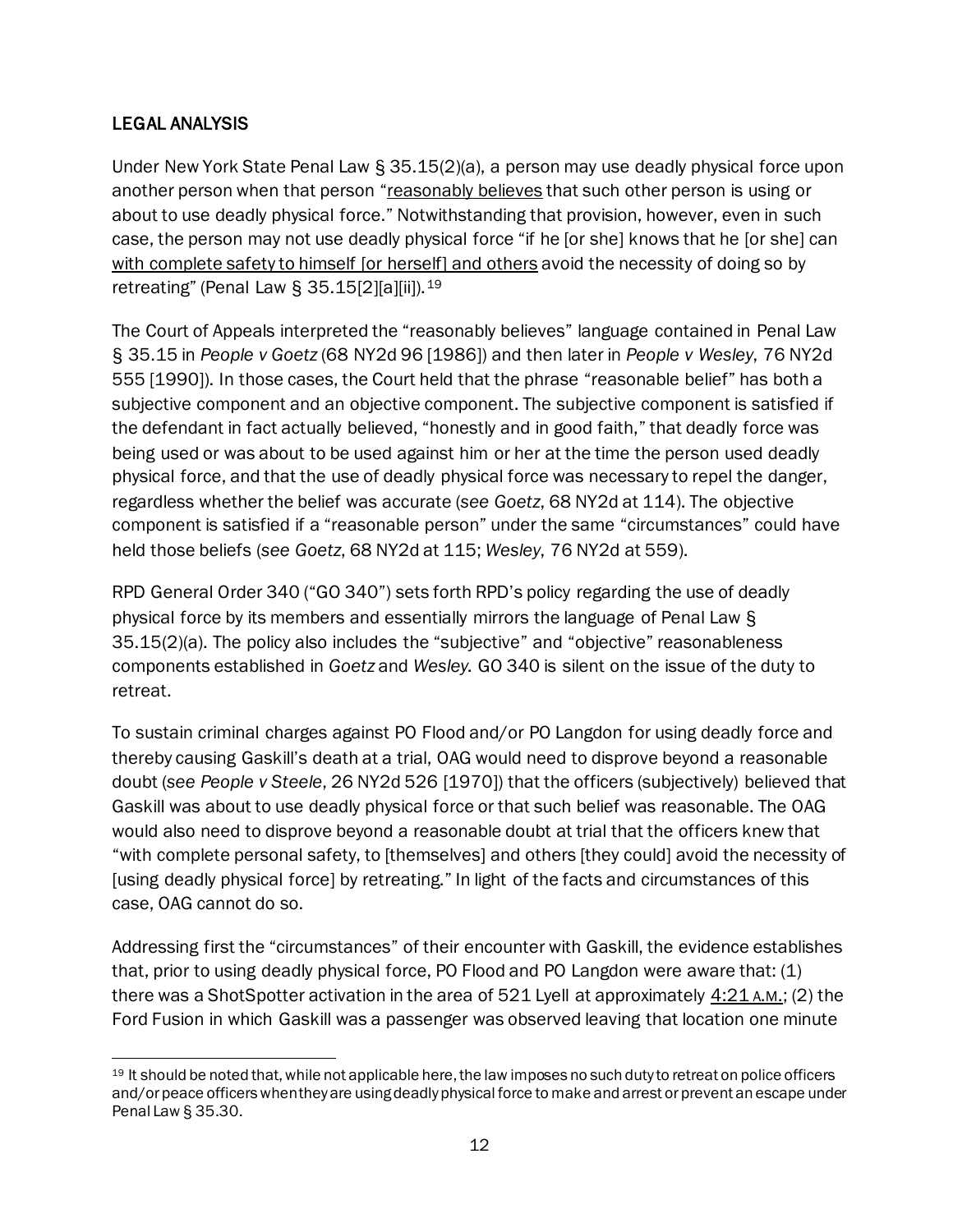later; (3) PO Flood encountered that Ford Fusion less than one mile away, approximately two minutes after the ShotSpotter alert; (4) the occupants of the Ford Fusion, including Gaskill, were coming from 523 Lyell; (5) Gaskill and CW2 did not provide identification and Gaskill provided a false identity; and (6) cartridge cases had been located in the driveway at 523 Lyell at approximately 4:31 A.M.

Turning next to the reasonableness of PO Flood's and PO Langdon's belief that Gaskill was about to use deadly physical force before they fired their guns, PO Flood and PO Langdon were consistent in their accounts that Gaskill leaned forward and pulled a black handgun from his right side with his right hand. PO Langdon's BWC video, between 4:37:37 A.M. and 4:37:38 A.M., shows Gaskill leaning forward and reaching towards the right side of his body with his right hand. At 4:37:38 A.M., PO Langdon's BWC video shows what appears to be a dark-colored object in Gaskill's right hand.

BWC clearly captures PO Langdon and PO Flood repeatedly yelling "gun!" in a startled tone. According to PO Pierce, PO Flood's and Langdon's tone indicated to him that they were under duress and felt threatened, so much so that he placed CW1 behind the safety of a vehicle and took cover himself.

The officers shot at Gaskill eleven times in 24 seconds, striking him six times. BWC footage shows that before each shot was fired, an officer shouted a command at Gaskill; the officers told OAG he did not follow these commands. Before the first series of shots was fired, PO Langdon yelled, "Drop it!" twice; the officers say they fired at that point because Gaskill did not drop the gun. The next two shots were fired over a one-second period beginning after the rear passenger-side door opened. Two more shots were fired after both officers repeatedly yelled for Gaskill to show his hands and after his left foot landed on the pavement. PO Flood fired the final shot after Gaskill's right foot landed on the pavement outside the rear passenger's seat and immediately after Flood yelled, "Show me your hands."

From the time the shooting began until the moment it ended, no officer directed Gaskill to exit the vehicle; instead, they repeatedly told him to drop the gun and show his hands. Yet BWC video clearly establishes that Gaskill changed positions in a manner consistent with what the officers described. When the shooting began, Gaskill was fully inside the vehicle, with the rear passenger-side door closed. After the last shot was fired, the rear passengerside door was open, both of Gaskill's legs were facing out, and both of his feet were on the pavement. The investigation established that Gaskill was in possession of a loaded 9mm pistol when the officers fired, and that Gaskill had used that gun only minutes before to fire six shots. Because of the ShotSpotter alert and the blue light camera surveillance, the officers were aware that Gaskill might have been involved in the prior shooting.

There is no evidence the officers mistook Gaskill's cell phone for a gun. Shortly before the officers yelled "gun," they were aware of and did not react to Gaskill's cell phone use. At